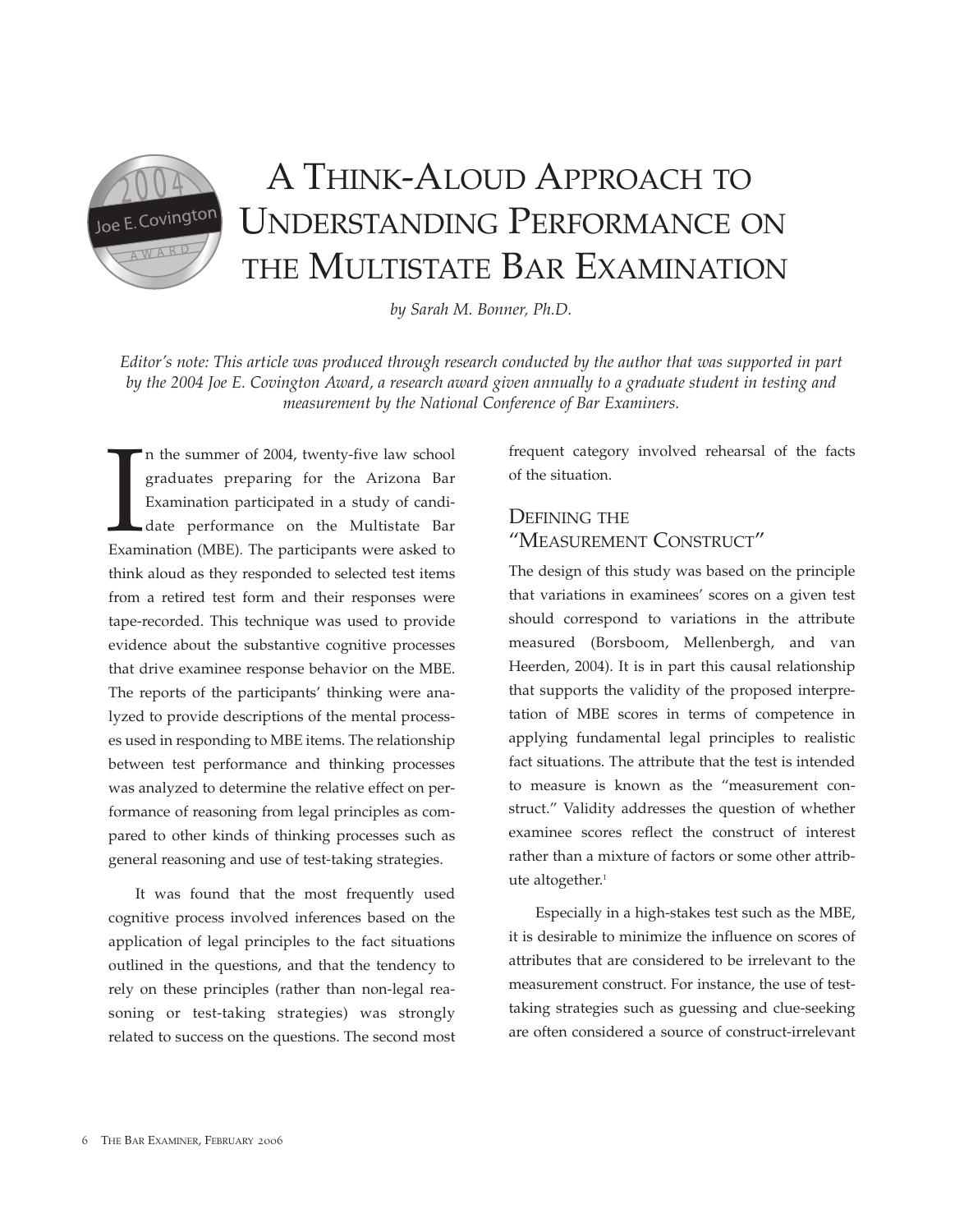variance in test scores, and thus an important potential source of invalidity in the measurements (Messick, 1989). Test developers should be aware of any influences that test-taking strategies have on examinees' test scores on the MBE. Users of a test should feel confident that the attributes measured on a test are reasonably related to important skills being tested, especially when important decisions about individuals are attached to the scores, as in the case of the MBE.

For the Arizona study, it was necessary to elaborate on the cognitive processes of interest and to differentiate them from other processes that could be classified as more or less relevant to the construct. According to the 2006 MBE Information Booklet, the MBE is designed to measure the ability to apply to fact situations fundamental legal principles rather than local case or statutory law.<sup>2</sup>

For the purpose of this study, legal reasoning was defined as the general ability to apply legal rules and principles to specific cases in light of relevant facts. The purpose of the MBE is not to identify examinees with high levels of expertise and deep insights, but to identify, through assessment of certain critical competencies, those who do not possess the basic knowledge needed for entry-level practice. It was decided that general reasoning strategies such as appeals to personal experience, logic, and "common sense" should be distinguished from the construct of legal reasoning.<sup>3,4</sup>

"The intent in determining critical competencies is to identify areas of knowledge and skill that are critical in the sense that serious deficiencies in a candidate's mastery of these competencies would make it difficult for the candidate to practice law effectively" (Kane, 2005, p. 35). If the test is appropriately

targeted, it would be expected to focus on the skills needed in entry-level practice of law.

## THE THINK-ALOUD METHOD

In the Arizona study, individual participants were asked to report their thinking orally as they attempted to respond to test items selected from three content areas: Constitutional Law, Contracts, and Torts. This approach is known as the "think-aloud method," or the method of verbal protocol analysis. It has been used in a wide variety of contexts to illuminate cognitive processes underlying behaviors ranging from playing chess to selecting cereals. In the field of educational measurement, the method goes at least as far back as a 1950 study, in which verbal reports of high- and low-scoring examinees on a test of reasoning were compared (Bloom and Broder, 1950).

One might question whether test-takers are able to verbalize in a way that accurately reflects their true mental processes under real test conditions. The legitimacy of this question has been recognized since the foundational years of the study of psychology, when Franz Brentano (1874) stated as a law of psychology the impossibility of accurate inner observation of mental phenomena, on the grounds that the act of observation changes the object of inner perception.<sup>5</sup>

However, considerable evidence supports the use of data gleaned from the analysis of verbal reports.<sup>6</sup> The current "state of the science" of verbal protocol analysis holds that when verbal reports are taken concurrently with mental processing about cognitive tasks of moderate complexity, useful results can be obtained. In the Arizona study, the think-aloud method was expected to provide relatively complete, accurate, and nonreactive data.<sup>7</sup>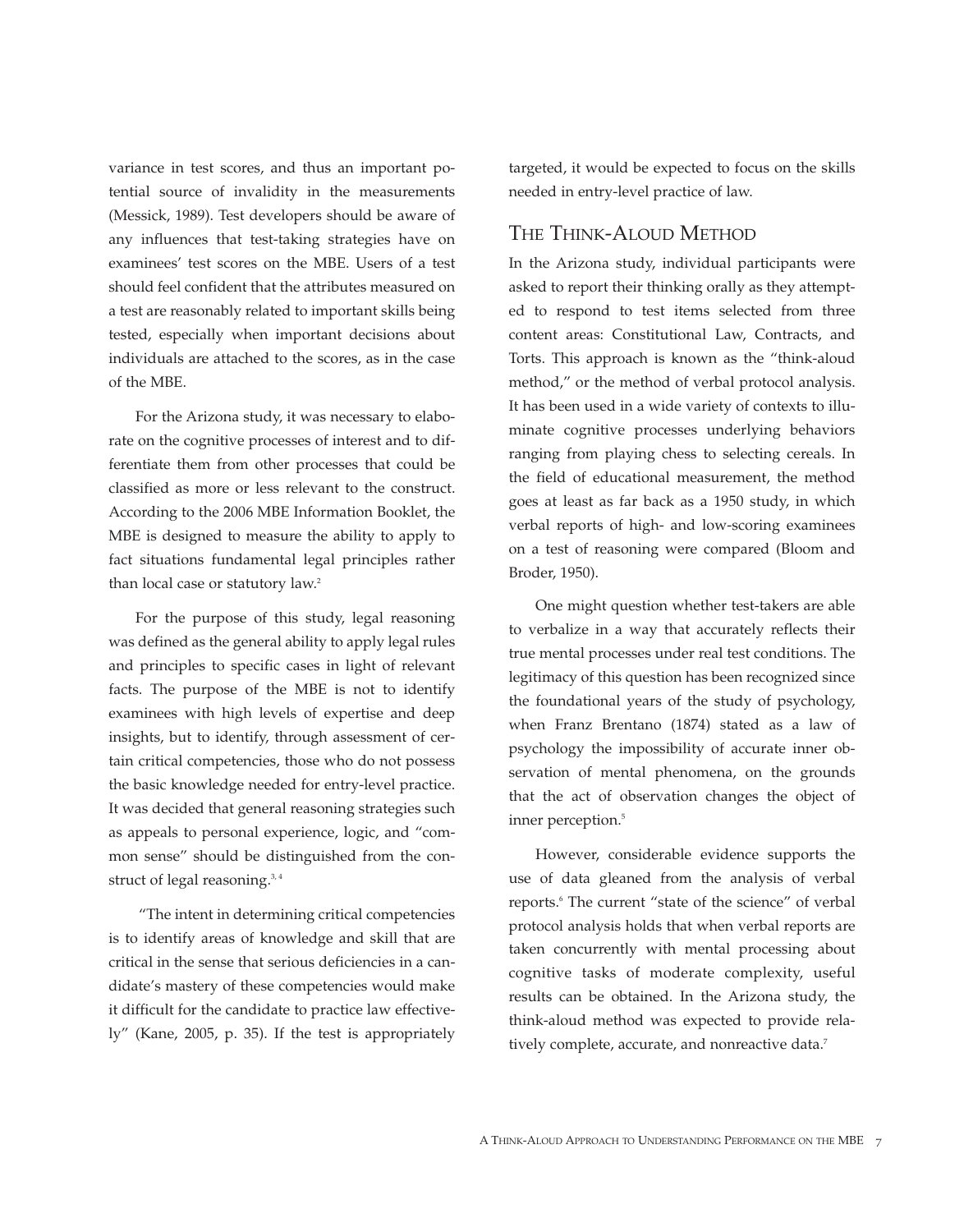## SAMPLE AND ITEM SELECTION

Once the measurement construct had been welldefined and the study method decided, participants were recruited from the Rogers College of Law at the University of Arizona, where candidates for the Arizona Bar Examination were attending BAR/BRI classes and studying in the law library. Eligibility for the study was based on whether prospective participants had completed courses in the relevant subject areas, were planning to take the MBE, and had not already been exposed to the retired test items. The resultant sample was composed of twenty-five law school graduates who were actively engaged in preparing for the July 2004 MBE administration. Slightly more than half of the participants were female, and more than one-third of the participants belonged to an ethnic or racial minority.

Retired test items from a 1998 MBE were obtained from the National Conference of Bar Examiners (NCBE). Rather than investigate response strategies in all six content areas covered on the MBE, the study was confined to three content areas (Contracts, Torts, and Constitutional Law). Because of time constraints (oral reports being a notoriously time-consuming process), only three items in each content area were to be chosen from the pool of 33 to 34 items per subtest. Items that performed particularly well in distinguishing high-achievers from lowachievers<sup>8</sup> in the 1998 test administration were identified in the selected content areas. From this set of items, a number of those with moderate difficulties were selected to maximize variability in participant responses.<sup>9</sup>

From this small remaining pool, three items in each content area were selected. Then 13 additional items were selected from each of the three content areas for participants to answer silently as a measure

of overall exam performance. The statistical characteristics for the set of nine verbalization items and the set of 39 silent response items from the 1998 test administration were fairly representative of the test as a whole.

## THE TEST

The first subset of nine MBE items was administered to each participant individually, after a brief warmup. Participants were asked to think aloud about their response strategies while being audiotaped, following a standard protocol. Participants were instructed to verbalize all their thoughts without attempting to reflect back upon previous thoughts or to edit their thinking in any way. They were reassured that all thoughts were of interest to the study, and that they should not be concerned about speed of response as they might be when taking the actual MBE, but should try to provide a full description of their mental processes as they attempted to answer the test items without regard to time. It was important to remind participants that speededness of response was not important for the verbalization items, because most participants were well aware of the 1.8-minute average time allotment for MBE items, and were concerned about answering rapidly. But because verbalization is known to increase response time (Norris, 1990), participants' efforts to verbalize within time limits would have necessitated their incomplete analysis of the given problems.

After the administration of the think-aloud item set, participants responded silently to an additional 39 test items, 13 from each of the three content areas. Participants were allowed a limited time of 80 minutes to answer these items, or approximately two minutes per item. This is similar to the amount of time allowed on the actual MBE, which is three hours per 100 items or 1.8 minutes per item. This part of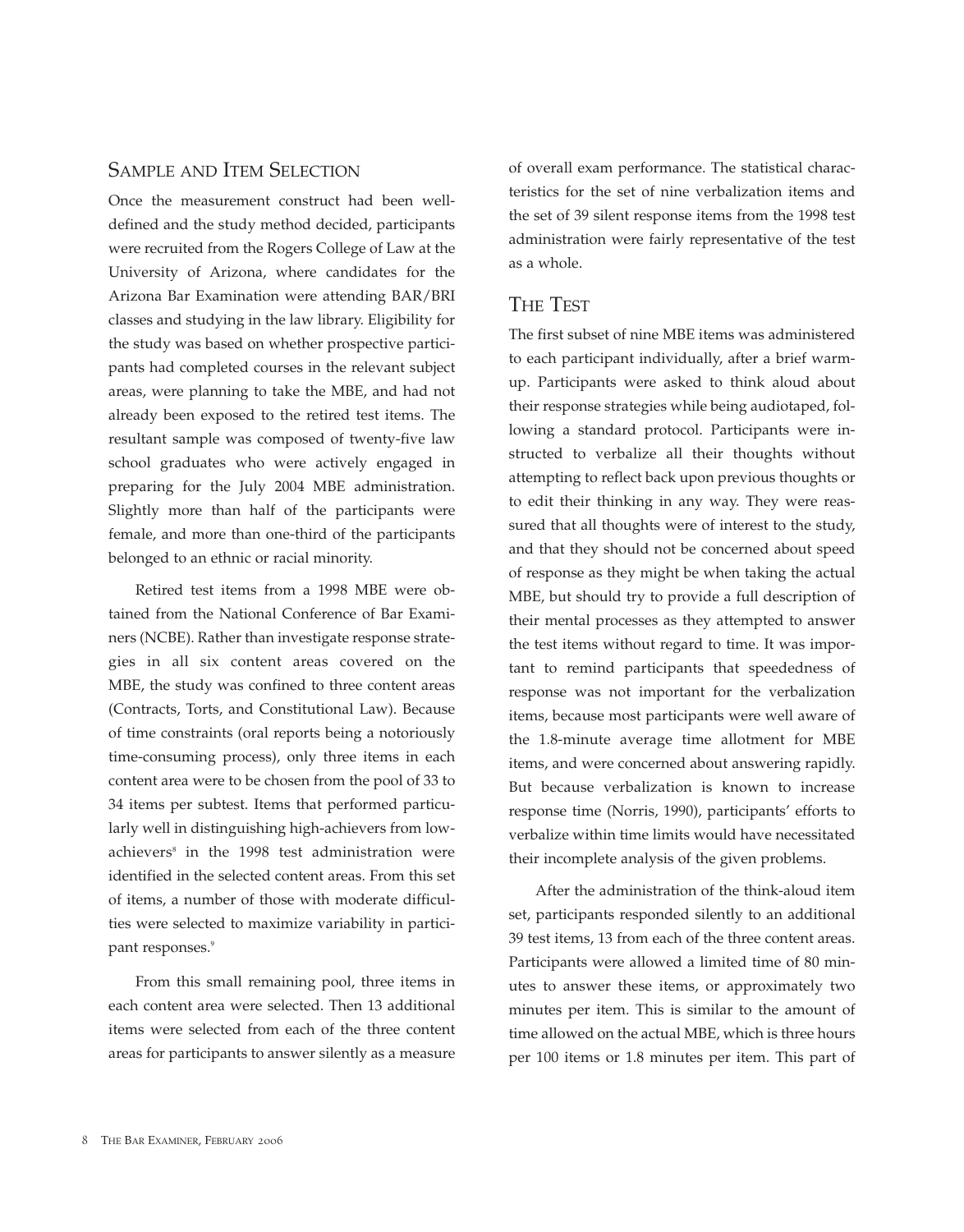the study measured the participants' test performances under conditions that simulated actual MBE testing conditions. Following completion of the think-aloud and silent items, participants were asked to categorize the effect of thinking aloud on their ability to respond to the test items as helpful, interfering, or having no effect.

## **CODING**

The audiotaped records of the participants' reported mental processes were transcribed and divided into segments.10 An example of a section of a segmented protocol is given below, with segment breaks indicated by slashed lines and pauses indicated by ellipses:

*"Let me think, would Buyer prevail?* . . . //

*Buyer didn't go through with the oral condition*//

*But did they really have to?* . . . //

*I mean, it was really only in there for their protection, so if they want to skip it, that's* . . . //

*Can Shareholder use that as grounds to breach?* . . . //

*I don't know*//

*So I'll look at the answers* . . . //

The segmented protocols were then coded. In this study, the coding of the segments was based on an inductive, exploratory method described for quantifying verbal data by Chi (1997). This method does not begin with an ideal model and attempt to match results of verbal protocols to the model; rather the analytic process is allowed to proceed with a set of preliminary categories that are used to map the verbal protocols.<sup>11</sup> The final system for coding contained the following categories, each of which is

briefly described and then illustrated through two example segments:

1. Rehearsing cues: Segments in which participants paraphrased the fact situation, paraphrased elements of fact provided in the response options, used elements of given facts to justify evaluations without other interpretation or inference, or reinforced memory of facts by underlining or otherwise marking the test form were categorized as belonging to this category.

> Example A: "*because that means, oops, no, it's not an oral agreement; it's already in writing* . . ."

> Example B: "*even a lifeboat that conformed to statute would not have been launched (laughs)* . . ."

2. Classifying types of problems: Segments in which participants identified or attempted to identify the item's content area (torts, constitutional law, or contracts) were categorized as belonging to this category.

> Example A: "*(reads) this looks like a negligence question, or torts, okay* . . ."

Example B: "*there's a fact situation at the top, and then, let's see, some things to assume, it's contracts* . . ."

3. Using inferences based on legal principles: Segments in which participants applied legal principles to elements of the fact situation, referred to legal principles without necessarily applying them to the fact situation, justified evaluations based on legal principles, or interpreted legal principles referred to in the fact situation were classified as belonging to this category.<sup>12</sup>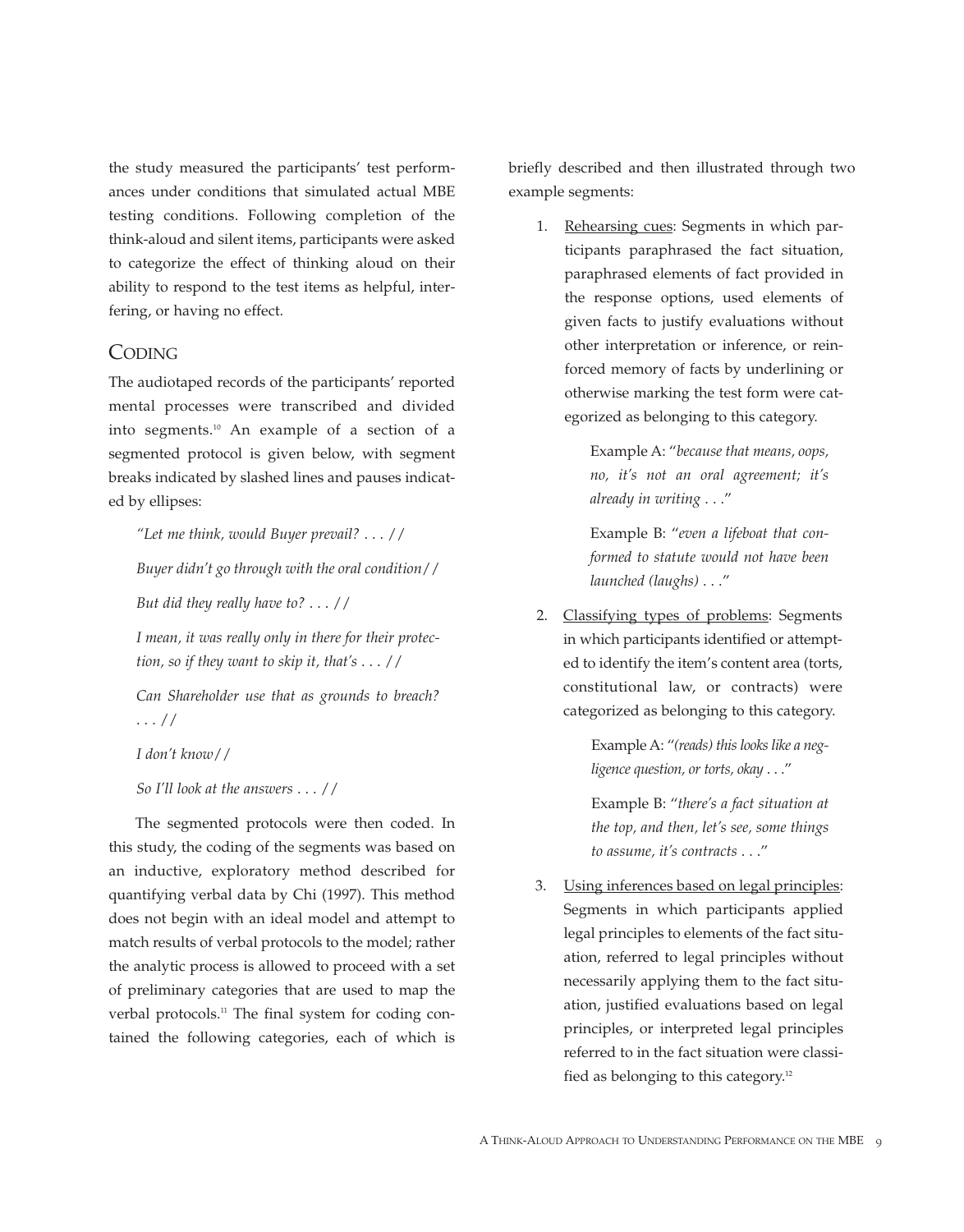Example A: "*(reads) uh, that seems to me to be, uh, proximate cause* . . ."

Example B: "*because uh, for—consequential damages are available as far as I know and this seems to be a misstatement of law or rule* . . ."

4. Drawing early conclusions: Segments in which participants made a preliminary hypothesis about the outcome or judgment in a problem prior to reading the response options were classified as belonging to this category.

> Example A: "*now as I'm preparing to read the answers I'm thinking that Buyer's going to win or is going to prevail in his action* . . ."

> Example B: "*and I'm going to skip all the way down to unconstitutional 'cause it just doesn't seem right* . . ."

5. Making decisions about options: Segments in which participants articulated decisions about choices, such as whether to eliminate or select a response option, were classified as belonging to this category. The category does not include any reasons for the decisions that participants verbalized, which were treated as separate segments and separately categorized. However, statements expressing a preference without a reason were treated as evaluative and classified in this category.

> Example A: "*that's right, that just looks right* . . ."

> Example B: "*(reads D) that's ridiculous; I'm crossing out D* . . ."

6. Using test-taking strategies: Segments in which participants explicitly decided to guess, used deductive elimination strategies, sought clues in item facts and language, or called upon test-taking tactics were classified as belonging to this category.

> Example A: "*so I would think this whole part about contributory negligence is just fluff to cloud the issue* . . ."

> Example B: "*hm, okay, well, I'm going to try to eliminate some of them* . . ."

7. Making outside inferences: Segments in which participants made inferences that did not involve legal principles and went beyond given facts, often based on common sense or ill-defined intuition, were classified as belonging to this category.

> Example A: "*and it doesn't sound like something the city should be able to zone* . . ."

Example B: "*surely she would have said something to the surgeon* . . ."

8. Non-solution-productive thinking: Segments in which participants verbalized in ways that did not advance their problemsolution were categorized as belonging to this category. Such verbalizations included noncognitive verbalizations, metacognitive verbalizations, and task-irrelevant thoughts.

> Example A: "*well, this isn't a difficult case* . . ."

> Example B: "*—just not remembering, I'm trying to run through my outline and I can't remember wrongful death* . . ."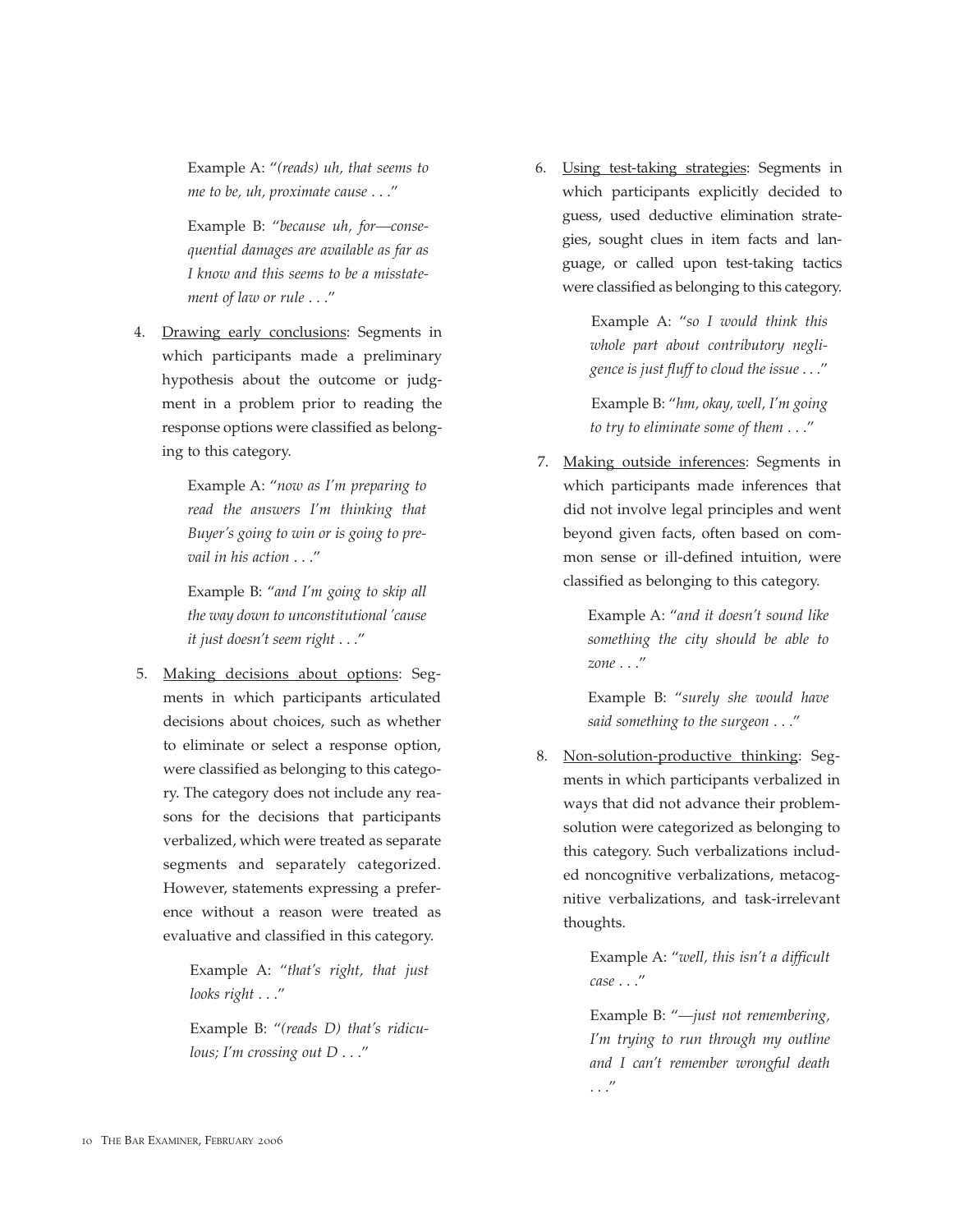Each segment that was classified as belonging to the category of rehearsing facts, classifying problems by content area, thinking with reference to legal principles, or drawing early conclusions was also rated as correct or incorrect. The ratings were used to calculate error frequencies for the following types of errors: errors in reading facts, errors in drawing early conclusions, and errors about legal principles.13,14

Statistical comparisons between the proportion of the sample answering the think-aloud (or verbalized) items correctly and the proportion answering the nonverbalized items correctly demonstrated that the verbalized items were more difficult for the participants than the nonverbalized items, but this was also true for the populations that took all the items

under standardized testing conditions in 1998.<sup>15</sup> Descriptive statistics on the types of mental processes most frequently found in responses of study participants answering the selected MBE items are provided in Table 1 at right. These statistics are based on dividing the number of segments belonging to each category in each item response for each person by the total number of segments in that person's item response. This operation was performed to place all the thinking processes on a common scale and to minimize the effects of verbosity. To a certain extent, it conveys the efficiency of the participant's thinking processes, or lack thereof, in that a person who applies correct legal principles but has a large number of extraneous or irrelevant

thoughts will have a lower score on "applying legal principles" than a person who applies the same number of legal principles correctly but has fewer extraneous thoughts.

On average, inferences based on legal principles accounted for the largest proportion of all verbalized segments aggregated across items, followed by rehearsing cues from the fact situation and response options. Inferring based on legal principles, rehearsing cues from facts and response options, and making decisions about options were thinking processes considered to be basic to problem solution. However, rehearsing cues from the facts and response options was not considered a highly relevant part of the legal reasoning construct, but instead a manifestation of

#### **Table 1**

| AND ERROR TYPES IN VERBAL PROTOCOLS    |                        |
|----------------------------------------|------------------------|
| <b>Cognitive Processes</b>             | <b>Mean Proportion</b> |
| Inferring based on legal principles    | .27                    |
| Rehearsing cues                        | .24                    |
| Decision-making                        | .14                    |
| Non-solution-oriented thinking         | .18                    |
| Test-strategizing                      | .05                    |
| Drawing early conclusions              | .03                    |
| Inferring beyond givens and principles | .02                    |
| Other (not categorized)                | .03                    |
| <b>Error Types</b>                     | <b>Mean Frequency</b>  |
| Errors of principles                   | 11                     |
| Errors about given facts               | 1                      |
| Errors of prediction                   | $\overline{2}$         |

DESCRIPTIVE STATISTICS ON COCNITIVE PROCESSES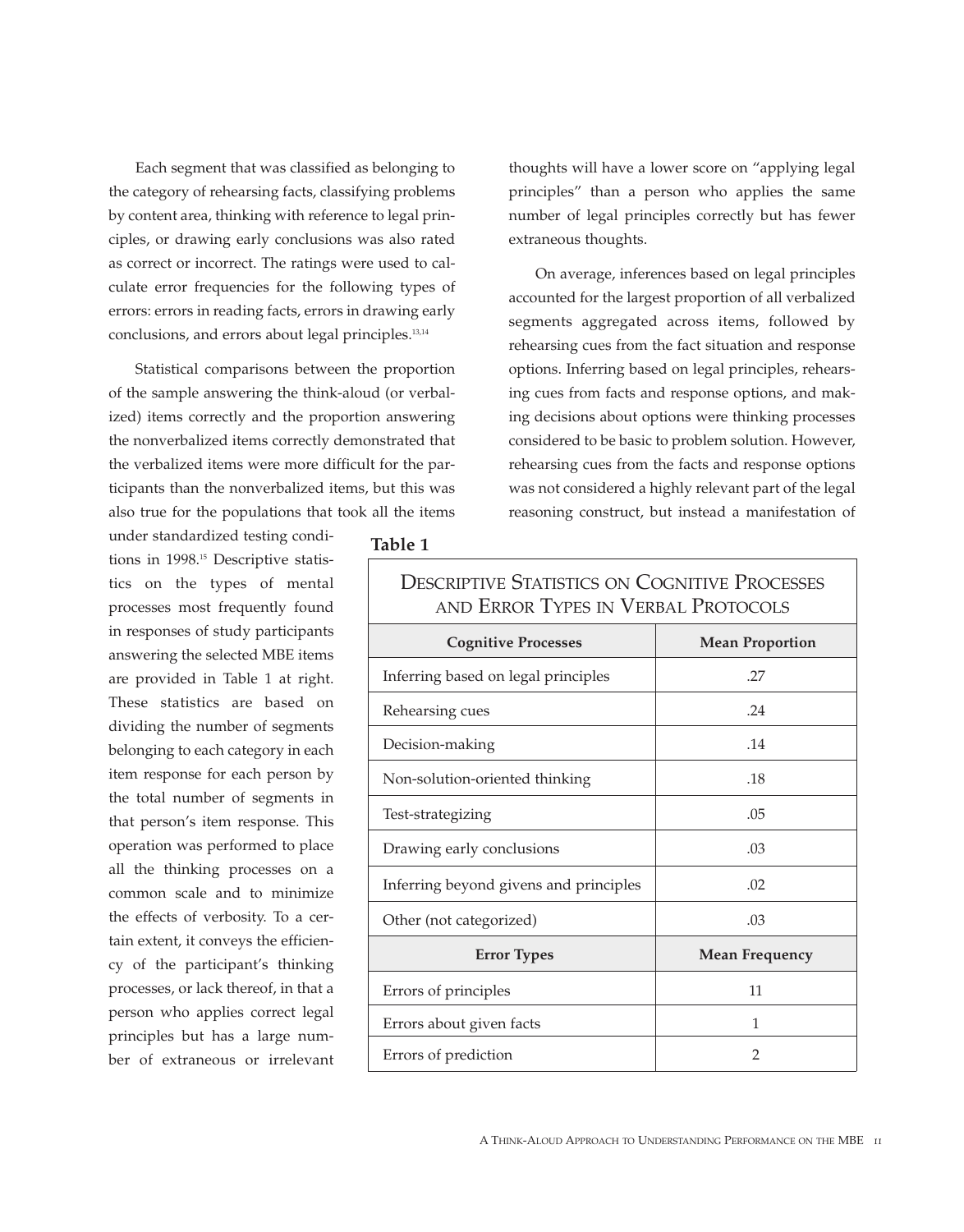#### **Table 2**

| <b>RELATIVE IMPORTANCE OF DIFFERENT THOUGHT</b><br>PROCESSES ON PERFORMANCE ON ITEMS |                          |  |
|--------------------------------------------------------------------------------------|--------------------------|--|
| <b>Independent Variables</b>                                                         | <b>Predictive Weight</b> |  |
| Legal principles                                                                     | $0.67*$                  |  |
| Cues                                                                                 | 0.032                    |  |
| Test-taking strategies                                                               | $-0.13$                  |  |
| Early conclusions                                                                    | 0.079                    |  |
| Outside inferences                                                                   | $-0.34*$                 |  |
| * Indicates a statistically significant relationship                                 |                          |  |

refreshing facts in working memory to aid reading comprehension. Also, the somewhat mechanical process of deciding to rule out an option or select it was not of interest in the study, since the inference on which each decision was based was coded separately. These processes represented almost two-thirds of the segments in a person's total set of responses, on average. The standard deviations of these averages indicate that there was considerable variability among participants in the relative proportions of segments in the major categories.

The broad category of non-solution-oriented thinking comprised 18 percent of the segments for participants on average. The nature and preponderance of these segments (a typical segment classified as non-solution-oriented would be "*I'm trying to think*," or "*I just can't remember* . . .") suggested that participants were doing considerable mental processing that they were not able to verbalize concurrently.

To assess the relative effect on overall performance of the proportions of different types of cognitive processes, three analyses were conducted. Results were similar across these analyses. The outcome measure of overall performance in these analyses is a composite score, based on both the verbalized and nonverbalized item scores. The construct-relevant predictor was the proportional use of inferences based on legal principles; the construct-irrelevant thinking processes were proportional rehearsal of cues (related to reading comprehension), making inferences outside facts and principles, and using test-taking strategies. Drawing early conclusions was an unpredicted strategy, and no hypothesis was made about the effect of this thinking

process. The model was statistically significant and accounted for a large proportion of variance in the dependent variable. Using inferences based on legal principles was a statistically significant predictor of performance, with a positive coefficient. The use of inferences that went beyond the facts and principles was also a significant predictor in some analyses, but in this case with a negative coefficient. Results are summarized in Table 2.

Analyses of the contribution of different types of errors to performance supports the importance of correct construct-relevant knowledge and the irrelevance of variability in reading comprehension.<sup>16</sup> These analyses also showed the strong negative impact of drawing early erroneous conclusions. The results of this analysis of error types are provided in Table 3. The model accounted for a large proportion of variance in scores. As predicted, the category of errors of principle was a statistically significant predictor, while errors of fact accounted for little variability. The category of errors in drawing early conclusions was also found to be a statistically significant negative predictor.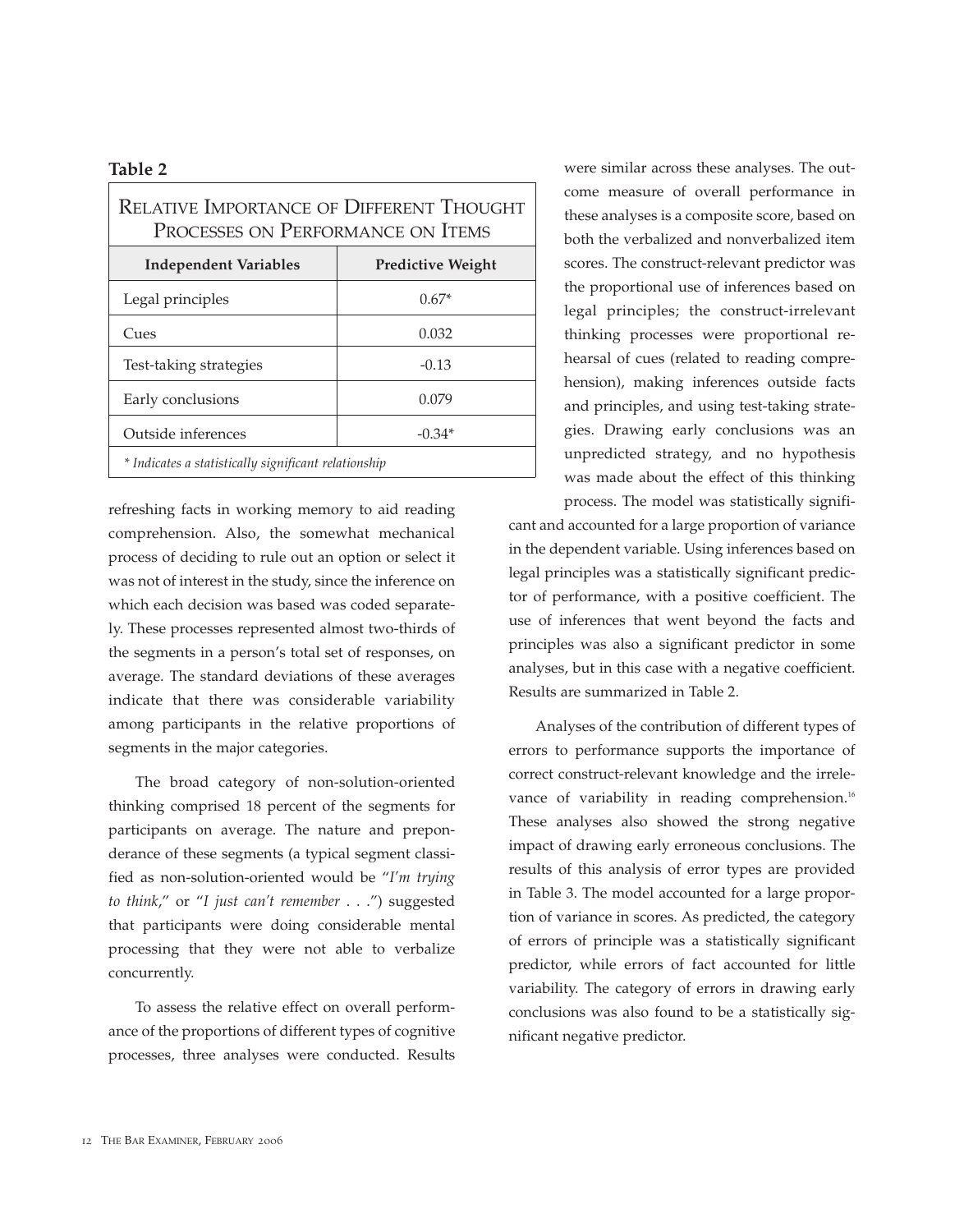#### **Table 3**

| <b>SUMMARY RESULTS OF REGRESSIONS OF ERROR</b><br><b>TYPES ON MBE ITEM PERFORMANCE</b> |                          |  |
|----------------------------------------------------------------------------------------|--------------------------|--|
| <b>Types of Errors</b>                                                                 | <b>Predictive Weight</b> |  |
| Errors in legal principles                                                             | $-0.73*$                 |  |
| Errors about given facts                                                               | 0.19                     |  |
| Errors in early conclusions                                                            | $-0.55*$                 |  |
| * Indicates a statistically significant relationship                                   |                          |  |

## **CONCLUSION**

The results of this study support the validity of the selected MBE item scores as measures of that part of the construct of legal reasoning defined as the application of legal rules and principles to specific cases. Different analyses converged on strikingly similar results: when proportional use of different types of cognitive processes was used to form predictors from the verbal reports of participants' thinking, the application of legal principles had by far the strongest positive relationship to performance. High performance on the selected items was associated with greater proportional use of construct-relevant thinking processes (making inferences based on legal principles) and had no significant relationship to potential sources of construct-irrelevant variance, particularly test-taking strategies.<sup>17</sup>

The study reported here is limited in that it involved a relatively small sample size and used items from only three of the six content areas on the MBE. Nevertheless, the results indicate that most of the variability in item performance is accounted for by variability in the effective use of legal principles in analyzing fact situations, and that potentially irrelevant constraints like reading comprehension,

test-taking strategies, and item cues have relatively little impact.

### **REFERENCES**

Bloom, B. S. and L. J. Broder (1950). PROBLEM-SOLVING PROCESSES OF COLLEGE STUDENTS. Chicago: University of Chicago Press.

Borsboom, D., G. J. Mellenbergh, and J. van Heerden (2004). *The Concept of Validity*. PSYCHOLOGICAL REVIEW, 111(4), 1060–1071.

Brentano, F. (1874). PSYCHOLOGY FROM AN EMPIRICAL STANDPOINT (trans. A. Rancurello, D. B. Terrell, and L. L. McAlister, 1973). New York: Humanities Press.

Chi, M. T. H. (1997). *Quantifying Qualitative Analyses of Verbal Data: A Practical Guide*. JOURNAL OF THE LEARNING SCIENCES 6(3), 271–315.

- Ericsson, K. A. and H. A. Simon (1993). PROTOCOL ANALYSIS: VERBAL REPORTS AS DATA (rev. ed.). Cambridge, Mass.: MIT Press.
- Kane, M. T. (2005). *The Role of Licensure Tests*. BAR EXAMINER 74(1):27–38.
- Messick, S. (1989). *Validity*. In R. L. Linn (Ed.), EDUCATIONAL MEASUREMENT (3d ed., pp. 13–103). Washington, D.C.: American Council on Education and National Council on Measurement in Education.
- Norris, S. P. (1990). *Effect of Eliciting Verbal Reports on Thinking on Critical Thinking Test Performance*. JOURNAL OF EDUCATIONAL MEASUREMENT 27(1), 41–58.

#### **ENDNOTES**

- 1. For example, in the content area of mathematics, a test composed of word problems might be developed to measure math problem-solving skills. If a validation study revealed a strong relationship between scores on the test and vocabulary, the validity of the interpretation of the test scores in terms of math problem-solving only would be called into question. Such results might occur even if each problem on the test clearly related to mathematical content.
- 2. While the MBE covers topics in six areas of the law—contracts, torts, constitutional law, evidence, criminal law, and real property—empirical data show that examinees proficient in one content area tend to be proficient in all content areas. A review of research on the MBE found that "MBE subtest scores are so highly related to each other that differences between a candidate's scores on two subtests are more likely to be due to chance than to systematic differences in the candidate's ability in these areas" Klein, S. P. (1993). SUMMARY OF RESEARCH ON THE MULTISTATE BAR EXAMINATION, p. 18.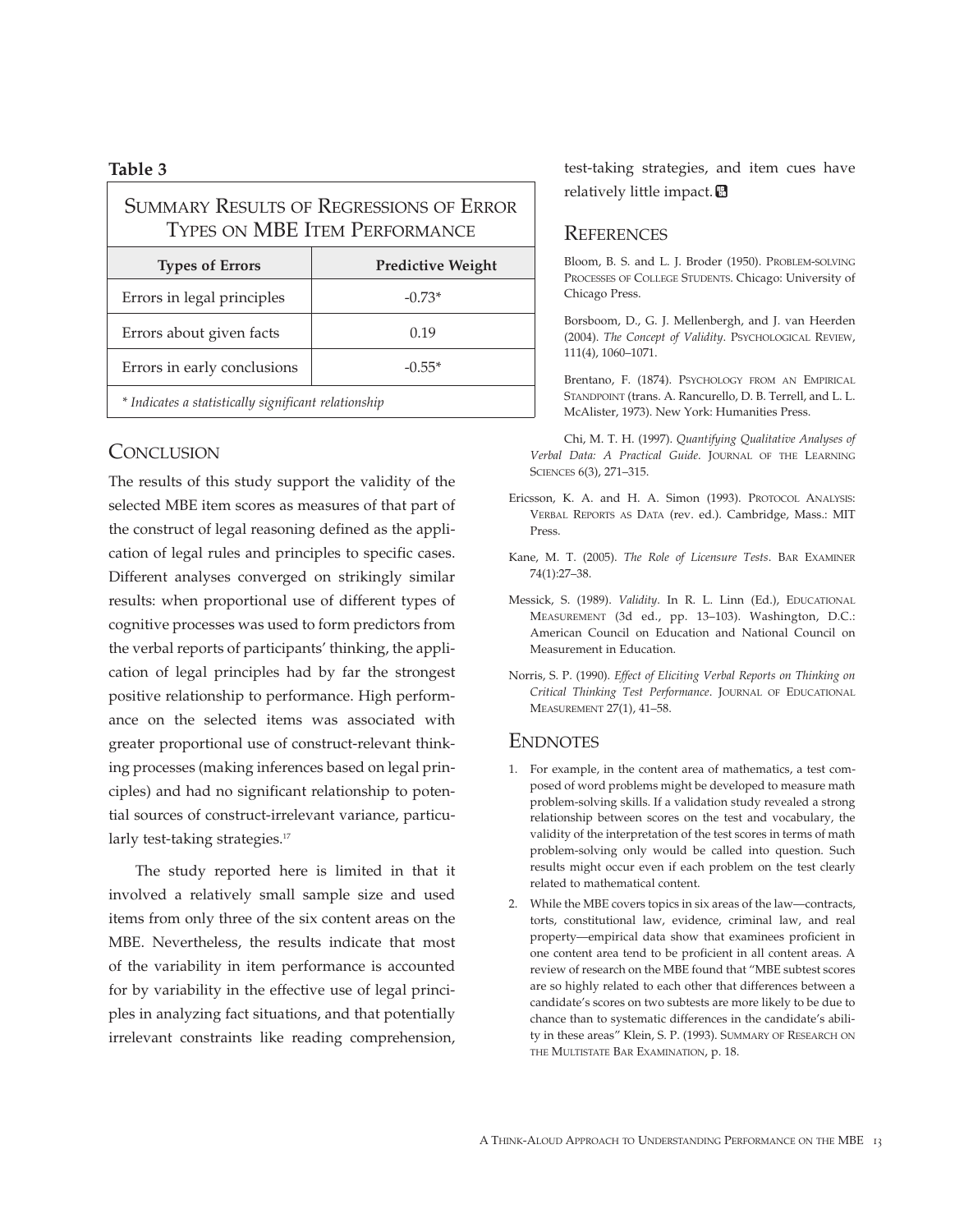- 3. Previous studies have not provided strong empirical evidence that MBE scores measure something distinct from general reasoning. For instance, Klein (1993) cites a 1992 study that found that in thirteen of the fifteen largest law schools in California, performance on the MBE correlated somewhat more strongly with comparatively direct measures of legal skills than with performance on the LSAT, a measure of more general reasoning. Klein contends that the difference in these correlations is evidence of the validity of the MBE as a test of "developed legal ability" as opposed to skill in taking multiple-choice tests. However, the differences in the reported correlations are not large, and the comparative weakness of the MBE-LSAT correlation may be a function of the span of time between the two measures. Klein also reports a study comparing the performance of first-year California law school students with the performance of law school graduates. The fact that the graduates did better than novices is inconclusive evidence that general reasoning skill is not the construct underlying MBE scores. Plausible alternative hypotheses such as motivation and maturity may explain some of the differences in performance between novices and law school graduates.
- 4. Other than analyses of MBE scores like those cited above that have attempted to distinguish legal reasoning from general reasoning, little empirical research has been done on the kinds of reasoning strategies and mental processes that are relevant to the practice of law. Discussions about the thinking processes of lawyers are mostly historical, descriptive, or prescriptive.

A review of various law school texts revealed that today's mainstream legal reasoning combines the relatively mechanical application of rules to straightforward cases, with a modern recognition that rules exist in historical contexts and can change according to policy needs. Modern lawyers appear to use a mixture of dogmatism and pragmatism on a case-bycase basis. However, traditional values are still upheld, especially for pedagogical purposes. The tendency to maintain at least a partially traditional and dogmatic approach is further evidenced by law teachers' fairly widespread use of a method known as IRAC (Issue-Rule-Application-Conclusion) as a heuristic for teaching the structure of legal analysis.

5. The principal modern arguments against the use of people's self-reports of mental processes are given by Nisbett and Wilson (Nisbett, R. E. and T. D. Wilson. (1977). *Telling More Than We Can Know: Verbal Reports on Mental Processes*. PSYCHOLOGICAL REVIEW 84(3), 231-259). They state "the accuracy of subjective reports is so poor as to suggest that any introspective access that may exist is not sufficient to produce generally correct or reliable reports" (p. 233). They cite extensive experimental research in psychology in which research participants failed to report, inaccurately reported, or even denied recognition of mental processes that had been induced in them by the experimenter. For example, in an experiment demonstrating their argument, Nisbett and Wilson asked passersby to choose the best quality pair of nylon stockings from a selection of four identical pairs. The passersby demonstrated a position effect in their choices: they were almost four

times more likely to choose the stockings on the far right than to choose those on the far left. When asked to report the reason behind their choices verbally, the passersby never mentioned the stockings' position. In fact, when they were asked if position might have had an effect on their choice of stockings, they all denied the possibility.

- 6. Ericsson and Simon (1993) review multiple experimental and quasi-experimental studies showing no effect on performance for verbal reports of mental processes when subjects verbalize concurrently with task performance without introspection. In fact, according to a recent review of the arguments about verbal reports (Pressley, M. and P. Afflerbach. (1995). VERBAL PROTOCOLS OF READING: THE NATURE OF CONSTRUCTIVELY RESPONSIVE READING. Hillsdale, N.J.: Lawrence Erlbaum.), one of the main contributions of Ericsson and Simon's (1993) argument is that their perspective "is consistent with even apparent antagonists of verbal reports" (p. 8). Because Ericsson and Simon stress the verbal report of information held in shortterm memory only, which can be derived directly by external stimulation or by cueing associations held in long-term memory, their perspective provides an explanation of why certain kinds of verbal reports are likely to be inaccurate.
- 7. This was in part because the specific participant instructions and procedure used met the requirements for a concurrent verbalization as described by Ericsson and Simon (1993). Also, the cognitive tasks did not involve responding to reportedly problematic stimuli such as simple recognition, or pictorial or spatial thinking. Furthermore, the problems attempted by participants in the Arizona study involve a specific culture with clearly prescribed rules for input and output. Even Nisbett and Wilson (1977), who generally oppose the use of verbal reports, concede that in such cases verbal reports may be accurate and useful.
- 8. This is known as the "point-biserial correlation," a measure of item discrimination, or the "ability" of the item to distinguish high-achievers from low-achievers.
- 9. The difficulty of the item is the measure of the proportion of respondents who are able to answer it correctly, in this case between 35 and 65 percent.
- 10. A detailed discussion with examples of different approaches to the segmentation process is provided by Chi (1997). For the present study, a fine grain size was chosen in order to maximize the amount of information obtained from the protocols about the presence or absence of various kinds of thinking. Segments were defined as meaningful utterances separated by syntax of grammatical subordination or long pauses, except where participants were paraphrasing givens from an item's fact situation or options. In those cases, the entire paraphrase was treated as one unit even if it included multiple subordinated ideas, unless long pauses separated parts of the paraphrase.
- 11. Preliminary categories developed for coding the protocols included the following: gathering facts, thinking with reference to specific cases, thinking with reference to legal princi-